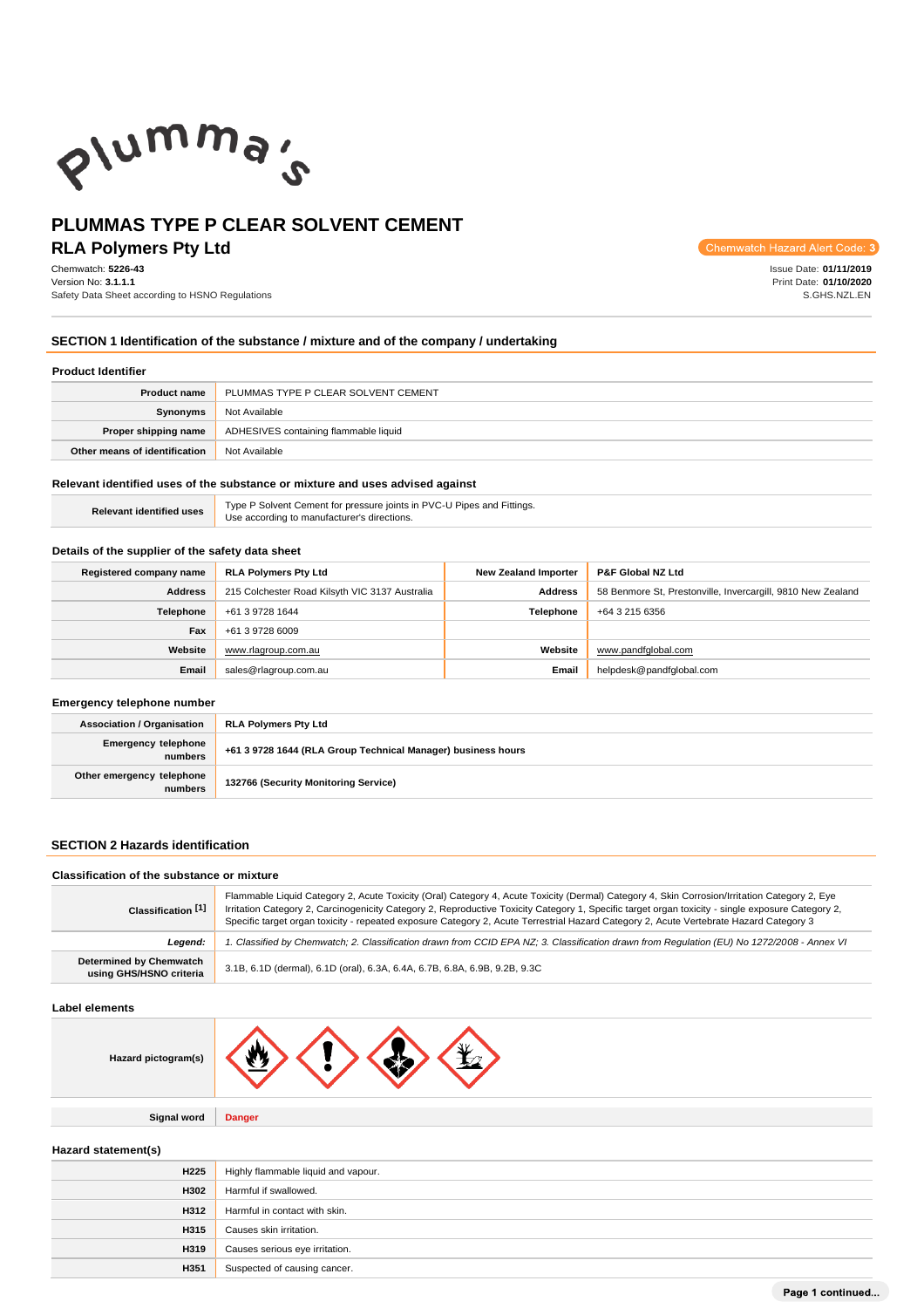| <b>H360</b> | May damage fertility or the unborn child.                          |  |
|-------------|--------------------------------------------------------------------|--|
| <b>H371</b> | May cause damage to organs.                                        |  |
| <b>H373</b> | May cause damage to organs through prolonged or repeated exposure. |  |
| H422        | Toxic to the soil environment                                      |  |
| <b>H433</b> | Harmful to terrestrial vertebrates.                                |  |

### **Precautionary statement(s) Prevention**

| P201 | Obtain special instructions before use.                                                        |  |  |
|------|------------------------------------------------------------------------------------------------|--|--|
| P210 | Keep away from heat, hot surfaces, sparks, open flames and other ignition sources. No smoking. |  |  |
| P233 | Keep container tightly closed.                                                                 |  |  |
| P260 | Do not breathe mist/vapours/spray.                                                             |  |  |

### **Precautionary statement(s) Response**

| P321           | Specific treatment (see advice on this label).                                                                                   |  |  |
|----------------|----------------------------------------------------------------------------------------------------------------------------------|--|--|
| P370+P378      | In case of fire: Use alcohol resistant foam or normal protein foam to extinguish.                                                |  |  |
| P391           | Collect spillage.                                                                                                                |  |  |
| P305+P351+P338 | IF IN EYES: Rinse cautiously with water for several minutes. Remove contact lenses, if present and easy to do. Continue rinsing. |  |  |

### **Precautionary statement(s) Storage**

| P403+P235 | Store in a well-ventilated place. Keep cool.<br>$  -$ |  |
|-----------|-------------------------------------------------------|--|
| P405      | Stor<br>' up.                                         |  |

### **Precautionary statement(s) Disposal**

**P501** Dispose of contents/container to authorised hazardous or special waste collection point in accordance with any local regulation.

### **SECTION 3 Composition / information on ingredients**

### **Substances**

See section below for composition of Mixtures

### **Mixtures**

| <b>CAS No</b> | %[weight] | Name                                       |
|---------------|-----------|--------------------------------------------|
| 78-93-3       | 10-30     | methyl ethyl ketone                        |
| 108-94-1      | 10-30     | cyclohexanone                              |
| 109-99-9      | 10-30     | tetrahydrofuran                            |
| 872-50-4      | $<$ 5     | N-methyl-2-pyrrolidone                     |
| Not Available | balance   | Ingredients determined not to be hazardous |

### **SECTION 4 First aid measures**

| Description of first aid measures |                                                                                                                                                                                                                                                                                                                                                                                                                                                                                                                                                                                                                                                                                                           |
|-----------------------------------|-----------------------------------------------------------------------------------------------------------------------------------------------------------------------------------------------------------------------------------------------------------------------------------------------------------------------------------------------------------------------------------------------------------------------------------------------------------------------------------------------------------------------------------------------------------------------------------------------------------------------------------------------------------------------------------------------------------|
| <b>Eye Contact</b>                | If this product comes in contact with the eyes:<br>• Wash out immediately with fresh running water.<br>Ensure complete irrigation of the eye by keeping eyelids apart and away from eye and moving the eyelids by occasionally lifting the upper<br>and lower lids.<br>► Seek medical attention without delay; if pain persists or recurs seek medical attention.<br>Removal of contact lenses after an eye injury should only be undertaken by skilled personnel.                                                                                                                                                                                                                                        |
| <b>Skin Contact</b>               | If skin contact occurs:<br>Immediately remove all contaminated clothing, including footwear.<br>Flush skin and hair with running water (and soap if available).<br>Seek medical attention in event of irritation.                                                                                                                                                                                                                                                                                                                                                                                                                                                                                         |
| Inhalation                        | If fumes or combustion products are inhaled remove from contaminated area.<br>Lay patient down. Keep warm and rested.<br>Prostheses such as false teeth, which may block airway, should be removed, where possible, prior to initiating first aid procedures.<br>Apply artificial respiration if not breathing, preferably with a demand valve resuscitator, bag-valve mask device, or pocket mask as trained.<br>Perform CPR if necessary.<br>Transport to hospital, or doctor, without delay.                                                                                                                                                                                                           |
| Ingestion                         | If swallowed do <b>NOT</b> induce vomiting.<br>If vomiting occurs, lean patient forward or place on left side (head-down position, if possible) to maintain open airway and prevent aspiration.<br>Observe the patient carefully.<br>Never give liquid to a person showing signs of being sleepy or with reduced awareness; i.e. becoming unconscious.<br>Give water to rinse out mouth, then provide liquid slowly and as much as casualty can comfortably drink.<br>Seek medical advice.<br>Avoid giving milk or oils.<br>Avoid giving alcohol.<br>If spontaneous vomiting appears imminent or occurs, hold patient's head down, lower than their hips to help avoid possible aspiration of<br>vomitus. |

### **Indication of any immediate medical attention and special treatment needed**

Any material aspirated during vomiting may produce lung injury. Therefore emesis should not be induced mechanically or pharmacologically. Mechanical means should be used if it is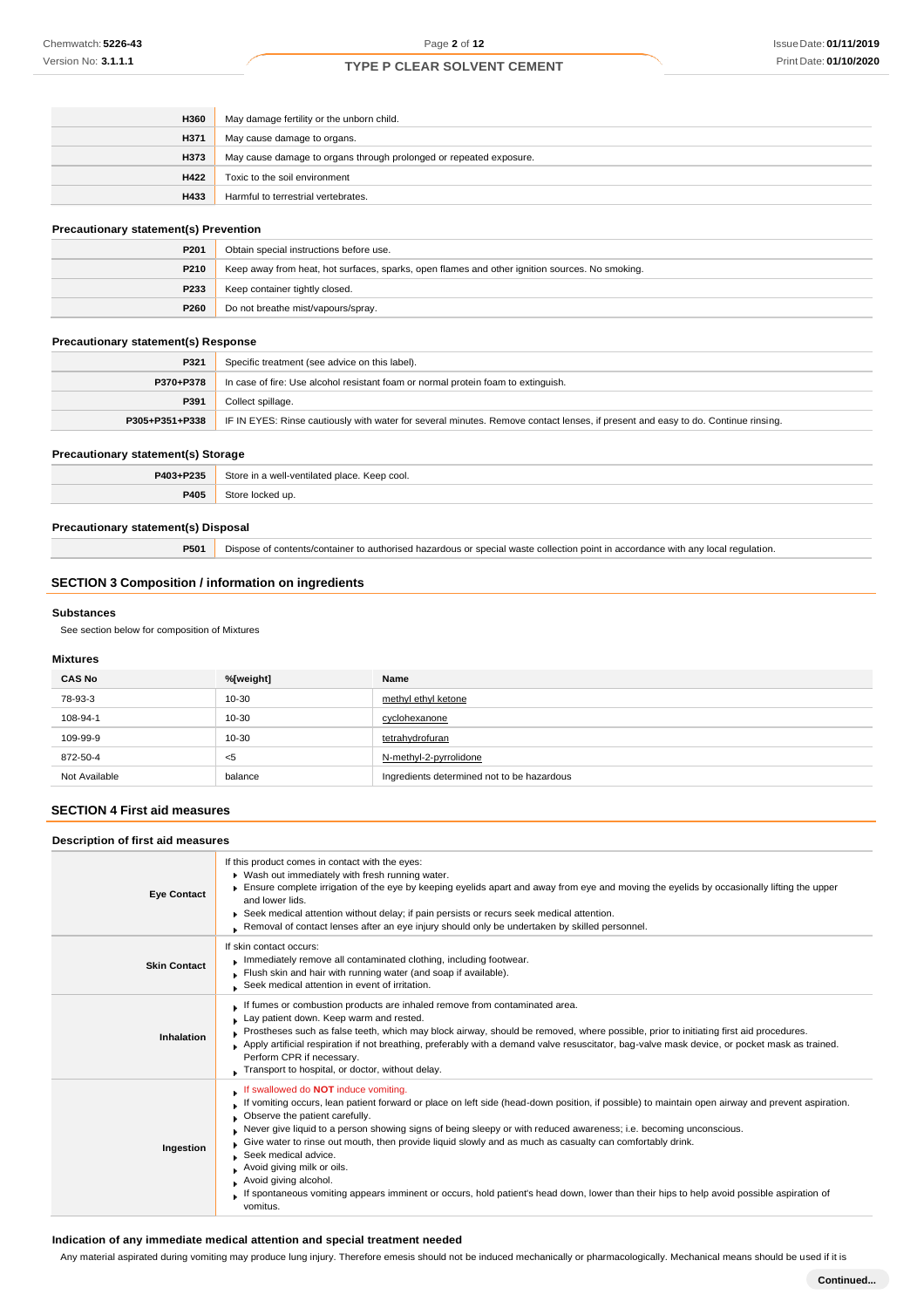considered necessary to evacuate the stomach contents; these include gastric lavage after endotracheal intubation. If spontaneous vomiting has occurred after ingestion, the patient should be monitored for difficult breathing, as adverse effects of aspiration into the lungs may be delayed up to 48 hours. Treat symptomatically.

#### for simple ketones:

BASIC TREATMENT

- 
- Establish a patent airway with suction where necessary.

- Watch for signs of respiratory insufficiency and assist ventilation as necessary.
- Administer oxygen by non-rebreather mask at 10 to 15 l/min. Monitor and treat, where necessary, for pulmonary oedema .
- Monitor and treat, where necessary, for shock.
- 
- **DO NOT** use emetics. Where ingestion is suspected rinse mouth and give up to 200 ml water (5mL/kg recommended) for dilution where patient is able to swallow, has a strong gag reflex and does not drool.
- Give activated charcoal.

## ADVANCED TREATMENT

- Consider orotracheal or nasotracheal intubation for airway control in unconscious patient or where respiratory arrest has occurred.
- Consider intubation at first sign of upper airway obstruction resulting from oedema.
- Positive-pressure ventilation using a bag-valve mask might be of use.
- Monitor and treat, where necessary, for arrhythmias.
- Start an IV D5W TKO. If signs of hypovolaemia are present use lactated Ringers solution. Fluid overload might create complications.
- **P** Drug therapy should be considered for pulmonary oedema.
- Hypotension with signs of hypovolaemia requires the cautious administration of fluids. Fluid overload might create complications.
- **F** Treat seizures with diazepam.
- Proparacaine hydrochloride should be used to assist eye irrigation.

EMERGENCY DEPARTMENT 

- Laboratory analysis of complete blood count, serum electrolytes, BUN, creatinine, glucose, urinalysis, baseline for serum aminotransferases (ALT and AST), calcium, phosphorus and magnesium, may assist in establishing a treatment regime. Other useful analyses include anion and osmolar gaps, arterial blood gases (ABGs), chest radiographs and electrocardiograph.
- Positive end-expiratory pressure (PEEP)-assisted ventilation may be required for acute parenchymal injury or adult respiratory distress syndrome.

Consult a toxicologist as necessary.

*BRONSTEIN, A.C. and CURRANCE, P.L.*

*EMERGENCY CARE FOR HAZARDOUS MATERIALS EXPOSURE: 2nd Ed. 1994*

#### **SECTION 5 Firefighting measures**

### **Extinguishing media**

- Alcohol stable foam.
- **P** Dry chemical powder.
- **BCF** (where regulations permit).
- Carbon dioxide.

### **Special hazards arising from the substrate or mixture**

| Advice for firefighters      |                                                                                                                                                                                                                                                                                                                                                                                                                                                                                                                                                                 |
|------------------------------|-----------------------------------------------------------------------------------------------------------------------------------------------------------------------------------------------------------------------------------------------------------------------------------------------------------------------------------------------------------------------------------------------------------------------------------------------------------------------------------------------------------------------------------------------------------------|
| <b>Fire Fighting</b>         | Alert Fire Brigade and tell them location and nature of hazard.<br>May be violently or explosively reactive.<br>▶ Wear breathing apparatus plus protective gloves in the event of a fire.<br>Prevent, by any means available, spillage from entering drains or water course.                                                                                                                                                                                                                                                                                    |
| <b>Fire/Explosion Hazard</b> | Liquid and vapour are highly flammable.<br>Severe fire hazard when exposed to heat, flame and/or oxidisers.<br>▶ Vapour may travel a considerable distance to source of ignition.<br>Heating may cause expansion or decomposition leading to violent rupture of containers.<br>Combustion products include:<br>carbon dioxide (CO2)<br>nitrogen oxides (NOx)<br>other pyrolysis products typical of burning organic material.<br><b>WARNING:</b> Long standing in contact with air and light may result in the formation<br>of potentially explosive peroxides. |

**Fire Incompatibility Avoid contamination with oxidising agents i.e. nitrates, oxidising acids, chlorine bleaches, pool chlorine etc. as ignition may result** 

### **SECTION 6 Accidental release measures**

**Personal precautions, protective equipment and emergency procedures**

See section 8

### **Environmental precautions**

See section 12

### **Methods and material for containment and cleaning up**

| <b>Minor Spills</b> | Remove all ignition sources.<br>Clean up all spills immediately.<br>Avoid breathing vapours and contact with skin and eyes. |
|---------------------|-----------------------------------------------------------------------------------------------------------------------------|
|                     | Control personal contact with the substance, by using protective equipment.                                                 |

**Continued...**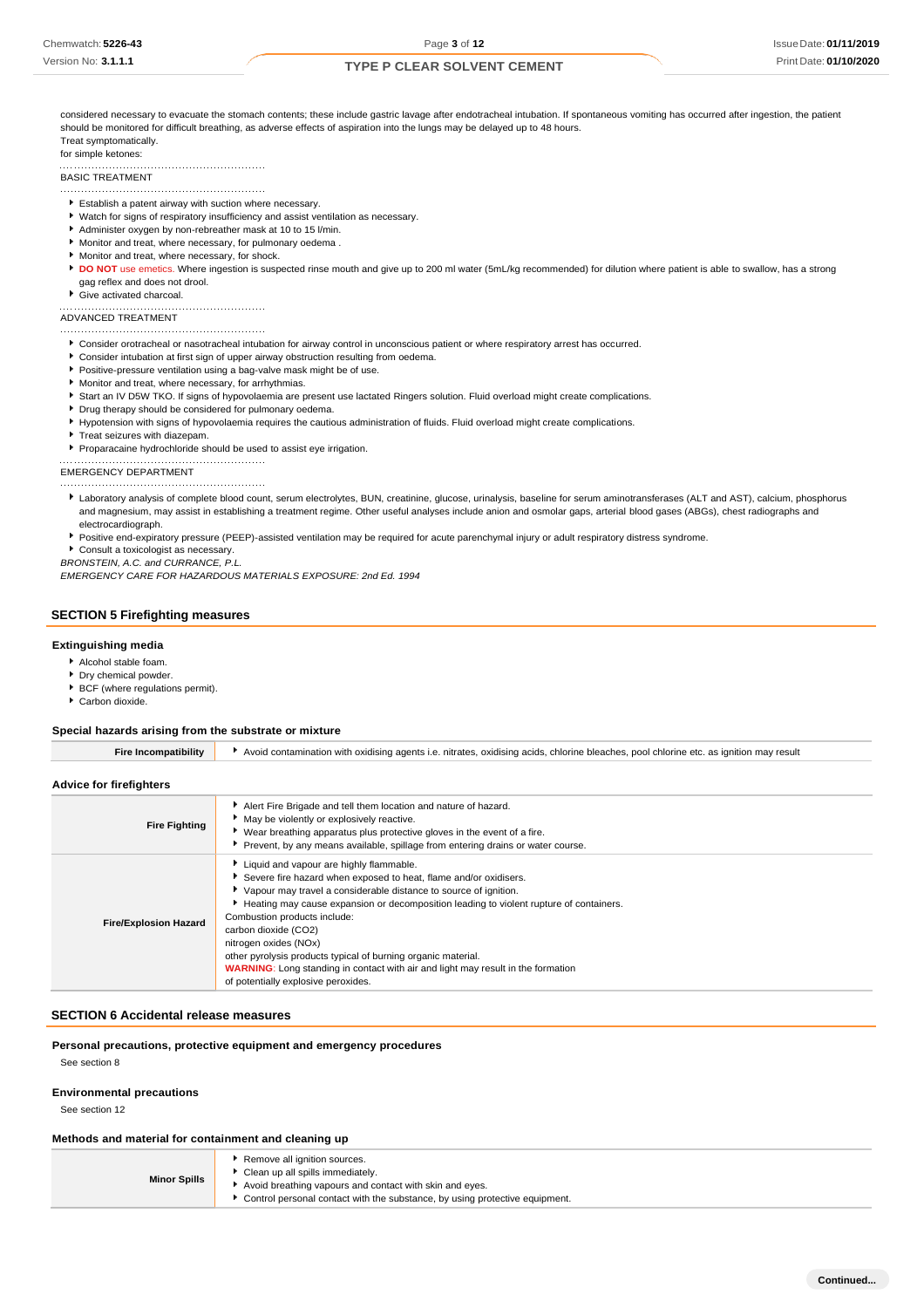▶ Clear area of personnel and move upwind. Alert Fire Brigade and tell them location and nature of hazard. **Major Spills** May be violently or explosively reactive. ▶ Wear breathing apparatus plus protective gloves.

Personal Protective Equipment advice is contained in Section 8 of the SDS.

### **SECTION 7 Handling and storage**

| Precautions for safe handling |                                                                                                                                                                                                                                                                                                                                                                                                                                                                                                                                                                                                                                                                                                                                                                                                                                                     |
|-------------------------------|-----------------------------------------------------------------------------------------------------------------------------------------------------------------------------------------------------------------------------------------------------------------------------------------------------------------------------------------------------------------------------------------------------------------------------------------------------------------------------------------------------------------------------------------------------------------------------------------------------------------------------------------------------------------------------------------------------------------------------------------------------------------------------------------------------------------------------------------------------|
| Safe handling                 | • Containers, even those that have been emptied, may contain explosive vapours.<br>• Do NOT cut, drill, grind, weld or perform similar operations on or near containers.<br>• May form explosive peroxides on standing or following concentration by distillation.<br>► Review of stocks and testing for peroxide content by given tested procedures at 3-monthly intervals is recommended, together with safe<br>disposal of peroxidic samples.<br>[Peroxide-containing residues can often be rendered innocuous by pouring into an excess of sodium carbonate solution]<br>DO NOT allow clothing wet with material to stay in contact with skin<br>Avoid all personal contact, including inhalation.<br>▶ Wear protective clothing when risk of exposure occurs.<br>Use in a well-ventilated area.<br>Prevent concentration in hollows and sumps. |
| Other information             | Store in original containers in approved flame-proof area.<br>No smoking, naked lights, heat or ignition sources.<br>DO NOT store in pits, depressions, basements or areas where vapours may be trapped.<br>Keep containers securely sealed.                                                                                                                                                                                                                                                                                                                                                                                                                                                                                                                                                                                                        |

### **Conditions for safe storage, including any incompatibilities**

| Suitable container      | Packing as supplied by manufacturer.<br>Plastic containers may only be used if approved for flammable liquid.<br>* Check that containers are clearly labelled and free from leaks.<br>For low viscosity materials (i): Drums and jerry cans must be of the non-removable head type. (ii): Where a can is to be used as an inner<br>package, the can must have a screwed enclosure.<br>For materials with a viscosity of at least 2680 cSt. (23 deg. C)<br>For manufactured product having a viscosity of at least 250 cSt. |
|-------------------------|----------------------------------------------------------------------------------------------------------------------------------------------------------------------------------------------------------------------------------------------------------------------------------------------------------------------------------------------------------------------------------------------------------------------------------------------------------------------------------------------------------------------------|
| Storage incompatibility | Avoid strong acids, bases.<br>Avoid reaction with oxidising agents                                                                                                                                                                                                                                                                                                                                                                                                                                                         |

### **SECTION 8 Exposure controls / personal protection**

### **Control parameters**

**INGREDIENT DATA**

### **Occupational Exposure Limits (OEL)**

|  | Source                                            | Ingredient                 | <b>Material name</b>                     | <b>TWA</b>               | <b>STEL</b>            | Peak             | <b>Notes</b>                                                    |
|--|---------------------------------------------------|----------------------------|------------------------------------------|--------------------------|------------------------|------------------|-----------------------------------------------------------------|
|  | New Zealand Workplace<br>Exposure Standards (WES) | methyl ethyl<br>ketone     | MEK (Methyl ethyl ketone,<br>2-Butanone) | 150 ppm $/$<br>445 mg/m3 | 890 mg/m3 /<br>300 ppm | Not<br>Available | bio-Exposure can also be estimated<br>by biological monitoring. |
|  | New Zealand Workplace<br>Exposure Standards (WES) | cyclohexanone              | Cyclohexanone                            | 25 ppm / 100<br>mq/m3    | Not Available          | Not<br>Available | skin-Skin absorption                                            |
|  | New Zealand Workplace<br>Exposure Standards (WES) | tetrahydrofuran            | Tetrahydrofuran                          | 100 ppm $/$<br>295 mg/m3 | Not Available          | Not<br>Available | skin-Skin absorption<br>6.7B-Suspected carcinogen               |
|  | New Zealand Workplace<br>Exposure Standards (WES) | N-methyl-<br>2-pyrrolidone | 1-Methyl-2-pyrrolidone                   | 25 ppm / 103<br>mq/m3    | 309 mg/m3 /<br>75 ppm  | Not<br>Available | skin-Skin absorption                                            |

### **Emergency Limits**

| Ingredient             | <b>Material name</b>                              | TEEL-1              | TEEL-2        | TEEL-3        |
|------------------------|---------------------------------------------------|---------------------|---------------|---------------|
| methyl ethyl ketone    | Butanone, 2-; (Methyl ethyl ketone; MEK)          | Not Available       | Not Available | Not Available |
| cyclohexanone          | Cyclohexanone; (Ketohexamethylene)                | 60 ppm              | 830 ppm       | 5000* ppm     |
| tetrahydrofuran        | Tetrahydrofuran                                   | Not Available       | Not Available | Not Available |
| N-methyl-2-pyrrolidone | Methyl 2-pyrrolidinone, 1-; (N-Methylpyrrolidone) | 30 ppm              | 32 ppm        | $190$ ppm     |
|                        |                                                   |                     |               |               |
| Ingredient             | <b>Original IDLH</b>                              | <b>Revised IDLH</b> |               |               |
| methyl ethyl ketone    | 3,000 ppm                                         | Not Available       |               |               |
| cyclohexanone          | 700 ppm                                           | Not Available       |               |               |
| tetrahydrofuran        | 2,000 ppm                                         | Not Available       |               |               |
| N-methyl-2-pyrrolidone | Not Available                                     | Not Available       |               |               |

### **Exposure controls**

**controls**

|                         | Engineering controls are used to remove a hazard or place a barrier between the worker and the hazard. Well-designed engineering controls can |  |  |  |  |
|-------------------------|-----------------------------------------------------------------------------------------------------------------------------------------------|--|--|--|--|
|                         | be highly effective in protecting workers and will typically be independent of worker interactions to provide this high level of protection.  |  |  |  |  |
| Appropriate engineering | The basic types of engineering controls are:                                                                                                  |  |  |  |  |

Process controls which involve changing the way a job activity or process is done to reduce the risk.

Enclosure and/or isolation of emission source which keeps a selected hazard "physically" away from the worker and ventilation that strategically "adds" and "removes" air in the work environment.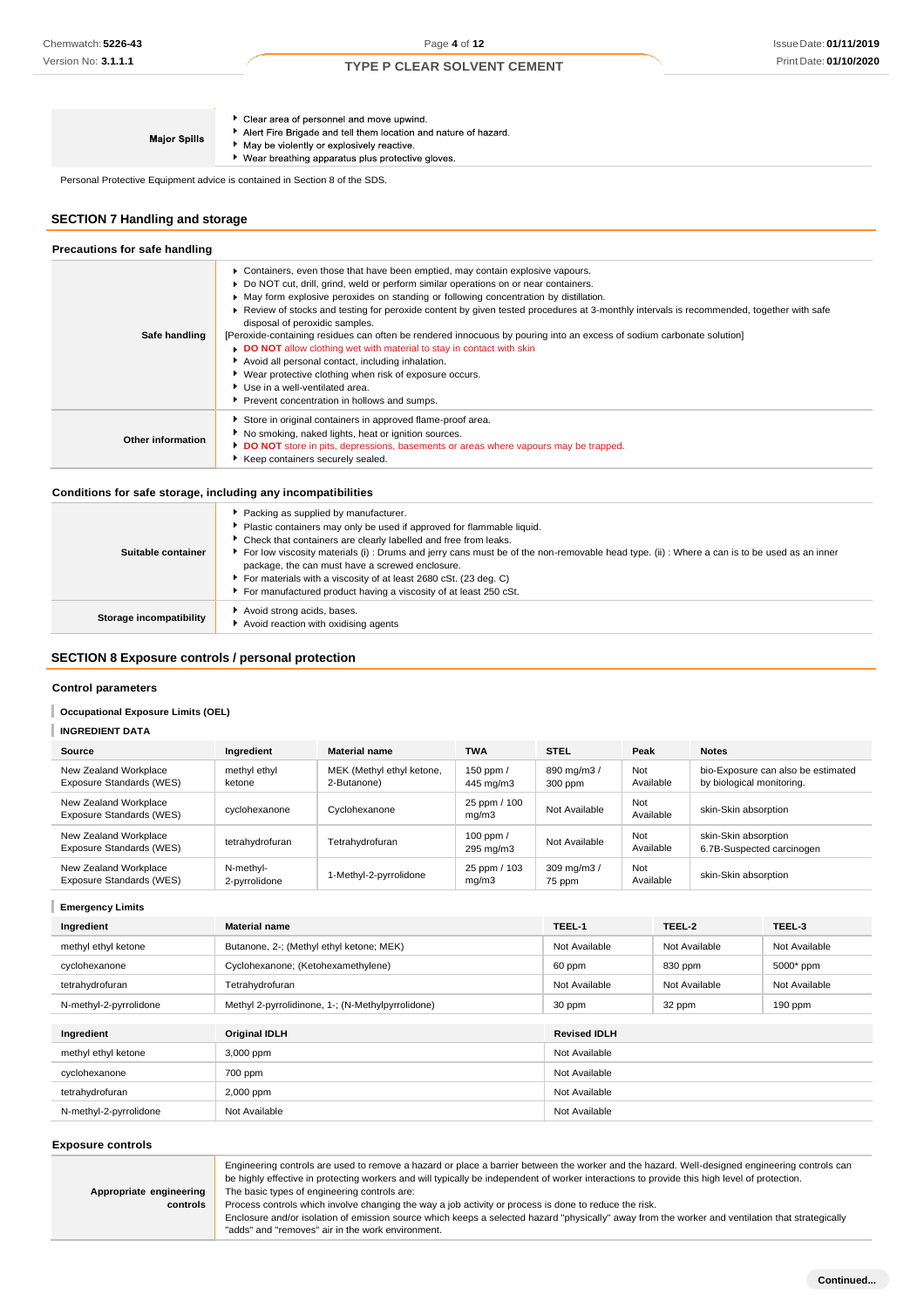### IssueDate: **01/11/2019** Print Date: **01/10/2020**

| <b>Personal protection</b>                                                                                                                                                                                                                                                                                                                                                                                                                                                                                                                                                                                                                                                                                                        |                                                                                                                                                                                                                                                                                                                                                                                                                                                                                                                                                                                                                                                                                                                                                                       |
|-----------------------------------------------------------------------------------------------------------------------------------------------------------------------------------------------------------------------------------------------------------------------------------------------------------------------------------------------------------------------------------------------------------------------------------------------------------------------------------------------------------------------------------------------------------------------------------------------------------------------------------------------------------------------------------------------------------------------------------|-----------------------------------------------------------------------------------------------------------------------------------------------------------------------------------------------------------------------------------------------------------------------------------------------------------------------------------------------------------------------------------------------------------------------------------------------------------------------------------------------------------------------------------------------------------------------------------------------------------------------------------------------------------------------------------------------------------------------------------------------------------------------|
| Eye and face protection                                                                                                                                                                                                                                                                                                                                                                                                                                                                                                                                                                                                                                                                                                           | Safety glasses with side shields.<br>Chemical goggles.<br>▶ Contact lenses may pose a special hazard; soft contact lenses may absorb and concentrate irritants. A written policy document, describing<br>the wearing of lenses or restrictions on use, should be created for each workplace or task.                                                                                                                                                                                                                                                                                                                                                                                                                                                                  |
| <b>Skin protection</b>                                                                                                                                                                                                                                                                                                                                                                                                                                                                                                                                                                                                                                                                                                            | See Hand protection below                                                                                                                                                                                                                                                                                                                                                                                                                                                                                                                                                                                                                                                                                                                                             |
| ▶ Wear chemical protective gloves, e.g. PVC.<br>▶ Wear safety footwear or safety gumboots, e.g. Rubber<br>The selection of suitable gloves does not only depend on the material, but also on further marks of quality which vary from manufacturer to<br>manufacturer. Where the chemical is a preparation of several substances, the resistance of the glove material can not be calculated in advance<br>Hands/feet protection<br>and has therefore to be checked prior to the application.<br>The exact break through time for substances has to be obtained from the manufacturer of the protective gloves and has to be observed when<br>making a final choice.<br>Personal hygiene is a key element of effective hand care. |                                                                                                                                                                                                                                                                                                                                                                                                                                                                                                                                                                                                                                                                                                                                                                       |
| <b>Body protection</b>                                                                                                                                                                                                                                                                                                                                                                                                                                                                                                                                                                                                                                                                                                            | See Other protection below                                                                                                                                                                                                                                                                                                                                                                                                                                                                                                                                                                                                                                                                                                                                            |
| Other protection                                                                                                                                                                                                                                                                                                                                                                                                                                                                                                                                                                                                                                                                                                                  | • Overalls.<br>PVC Apron.<br>PVC protective suit may be required if exposure severe.<br>Eyewash unit.<br>Some plastic personal protective equipment (PPE) (e.g. gloves, aprons, overshoes) are not recommended as they may produce static<br>electricity.<br>For large scale or continuous use wear tight-weave non-static clothing (no metallic fasteners, cuffs or pockets).<br>▶ Non sparking safety or conductive footwear should be considered. Conductive footwear describes a boot or shoe with a sole made from a<br>conductive compound chemically bound to the bottom components, for permanent control to electrically ground the foot an shall dissipate<br>static electricity from the body to reduce the possibility of ignition of volatile compounds. |

### **Recommended material(s)**

ı **GLOVE SELECTION INDEX**

Glove selection is based on a modified presentation of the:

*"***Forsberg Clothing Performance Index".**

The effect(s) of the following substance(s) are taken into account in the *computergenerated* selection:

TYPE P CLEAR SOLVENT CEMENT

### **Material CPI** PE/EVAL/PE A BUTYL CONTROL CONTROL CONTROL CONTROL CONTROL CONTROL CONTROL CONTROL CONTROL CONTROL CONTROL CONTROL CONTROL CONTROL CONTROL CONTROL CONTROL CONTROL CONTROL CONTROL CONTROL CONTROL CONTROL CONTROL CONTROL CONTROL CONTROL BUTYL/NEOPRENE CONTROL CONTROL CONTROL CONTROL CONTROL CONTROL CONTROL CONTROL CONTROL CONTROL CONTROL CONTROL CONTROL CONTROL CONTROL CONTROL CONTROL CONTROL CONTROL CONTROL CONTROL CONTROL CONTROL CONTROL CONTROL CONTROL CPE CONTRACT CONTRACT CONTRACT CONTRACT CONTRACT CONTRACT CONTRACT CONTRACT CONTRACT CONTRACT CONTRACT CONTRACT CONTRACT CONTRACT CONTRACT CONTRACT CONTRACT CONTRACT CONTRACT CONTRACT CONTRACT CONTRACT CONTRACT CONTRACT CO HYPALON C NATURAL RUBBER COMPANY OF THE SERIES OF THE SERIES OF THE SERIES OF THE SERIES OF THE SERIES OF THE SERIES OF THE SERIES OF THE SERIES OF THE SERIES OF THE SERIES OF THE SERIES OF THE SERIES OF THE SERIES OF THE SERIES OF NATURAL+NEOPRENE CONTROLLER CONTROLLER CONTROLLER CONTROLLER CONTROLLER CONTROLLER CONTROLLER CONTROLLER CONTROLLER CONTROLLER CONTROLLER CONTROLLER CONTROLLER CONTROLLER CONTROLLER CONTROLLER CONTROLLER CONTROLLER CONTROL NEOPRENE C NEOPRENE/NATURAL C NITRILE COMMUNIST CONTROLLER COMMUNIST CONTROLLER COMMUNIST CONTROLLER COMMUNIST CONTROLLER COMMUNIST CONTROLLER NITRILE+PVC C PVA COMPOSED CONTROL COMPONENT COMPONENT COMPONENT COMPONENT COMPONENT COMPONENT COMPONENT COMPONENT COMPONENT COMPONENT COMPONENT COMPONENT COMPONENT COMPONENT COMPONENT COMPONENT COMPONENT COMPONENT COMPONENT COMPONENT C PVC CONTROL CONTROL CONTROL CONTROL CONTROL CONTROL CONTROL CONTROL CONTROL CONTROL CONTROL CONTROL CONTROL CONTROL CONTROL CONTROL CONTROL CONTROL CONTROL CONTROL CONTROL CONTROL CONTROL CONTROL CONTROL CONTROL CONTROL CO SARANEX-23 TEFLON C VITON/CHLOROBUTYL
C VITON/NEOPRENE C

\* CPI - Chemwatch Performance Index

A: Best Selection

B: Satisfactory; may degrade after 4 hours continuous immersion

C: Poor to Dangerous Choice for other than short term immersion

**NOTE**: As a series of factors will influence the actual performance of the glove, a final selection must be based on detailed observation. -

\* Where the glove is to be used on a short term, casual or infrequent basis, factors such as "feel" or convenience (e.g. disposability), may dictate a choice of gloves which might otherwise be unsuitable following long-term or frequent use. A qualified practitioner should be consulted.

### **SECTION 9 Physical and chemical properties**

**Appearance** Clear viscous highly flammable liquid with a characteristic odour of MEK; does not mix with water.

### **Respiratory protection**

Type AK Filter of sufficient capacity. (AS/NZS 1716 & 1715, EN 143:2000 & 149:2001, ANSI Z88 or national equivalent)

Where the concentration of gas/particulates in the breathing zone, approaches or exceeds the "Exposure Standard" (or ES), respiratory protection is required. Degree of protection varies with both face-piece and Class of filter; the nature of protection varies with Type of filter.

| <b>Required Minimum</b><br><b>Protection Factor</b> | Half-Face<br>Respirator | <b>Full-Face</b><br>Respirator | <b>Powered Air</b><br>Respirator |
|-----------------------------------------------------|-------------------------|--------------------------------|----------------------------------|
| up to $5 \times ES$                                 | AK-AUS / Class          | -                              | AK-PAPR-AUS /<br>Class 1         |
| up to $25 \times ES$                                | Air-line*               | $AK-2$                         | AK-PAPR-2                        |
| up to $50 \times ES$                                | ٠                       | $AK-3$                         | ٠                                |
| $50+ x ES$                                          | -                       | Air-line**                     | -                                |

#### ^ - Full-face

A(All classes) = Organic vapours, B AUS or B1 = Acid gasses, B2 = Acid gas or hydrogen cyanide(HCN), B3 = Acid gas or hydrogen cyanide(HCN), E = Sulfur dioxide(SO2), G = Agricultural chemicals, K = Ammonia(NH3), Hg = Mercury, NO = Oxides of nitrogen, MB = Methyl bromide, AX = Low boiling point organic compounds(below 65 degC)

- Cartridge respirators should never be used for emergency ingress or in areas of unknown vapour concentrations or oxygen content.
- $\blacktriangleright$  The wearer must be warned to leave the contaminated area immediately on detecting any odours through the respirator. The odour may indicate that the mask is not functioning properly, that the vapour concentration is too high, or that the mask is not properly fitted. Because of these limitations, only restricted use of cartridge respirators is considered appropriate.
- Cartridge performance is affected by humidity. Cartridges should be changed after 2 hr of continuous use unless it is determined that the humidity is less than 75%, in which case, cartridges can be used for 4 hr. Used cartridges should be discarded daily, regardless of the length of time used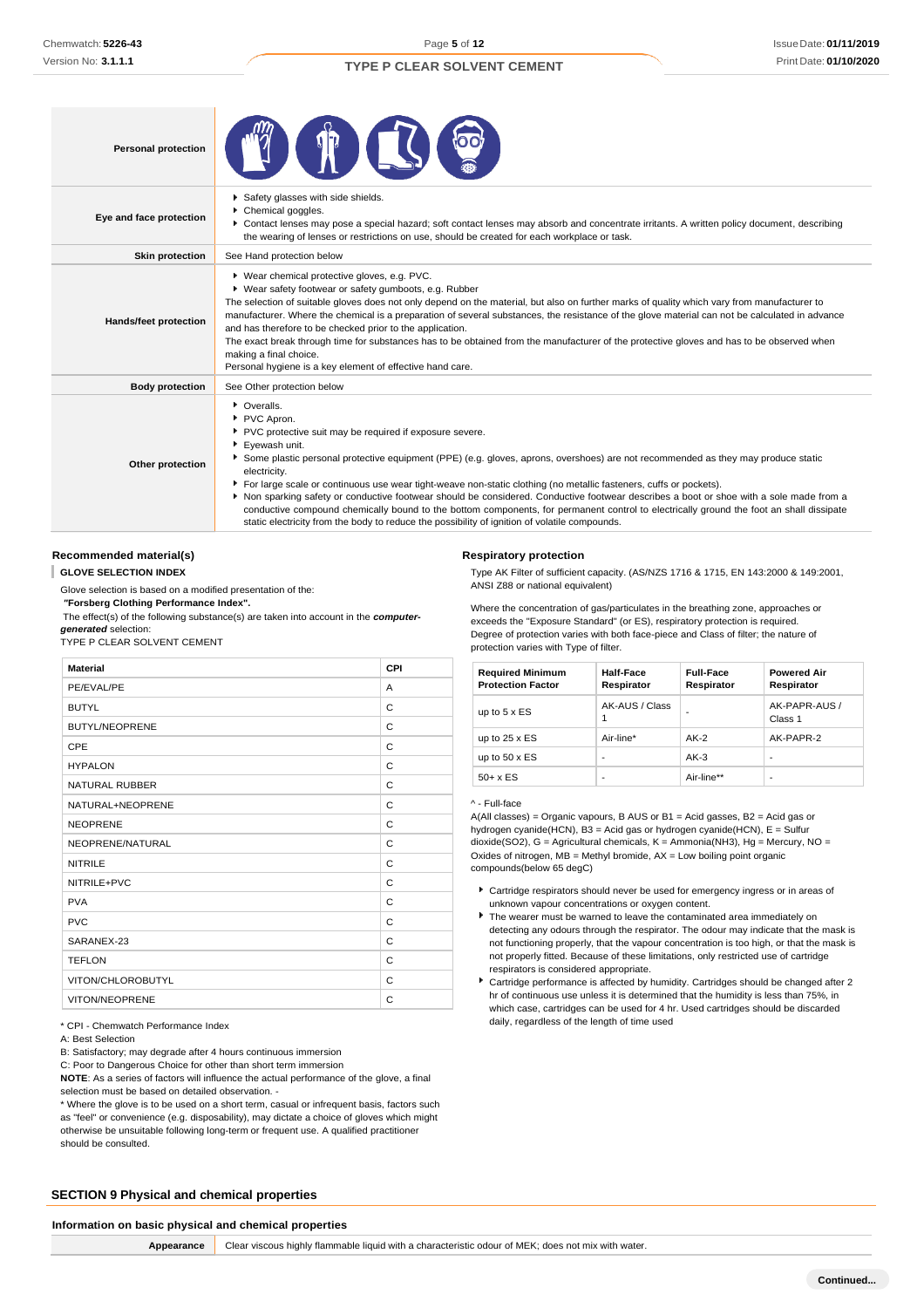| <b>Physical state</b>                           | Liquid            | Relative density (Water = $1$ )            | Not Available  |
|-------------------------------------------------|-------------------|--------------------------------------------|----------------|
| Odour                                           | Not Available     | Partition coefficient n-octanol<br>/ water | Not Available  |
| <b>Odour threshold</b>                          | Not Available     | Auto-ignition temperature (°C)             | 321            |
| pH (as supplied)                                | Not Applicable    | <b>Decomposition temperature</b>           | Not Available  |
| Melting point / freezing point<br>(°C)          | Not Available     | Viscosity (cSt)                            | Not Available  |
| Initial boiling point and boiling<br>range (°C) | Not Available     | Molecular weight (g/mol)                   | Not Applicable |
| Flash point (°C)                                | $-16$             | <b>Taste</b>                               | Not Available  |
| <b>Evaporation rate</b>                         | Not Available     | <b>Explosive properties</b>                | Not Available  |
| Flammability                                    | HIGHLY FLAMMABLE. | <b>Oxidising properties</b>                | Not Available  |
| Upper Explosive Limit (%)                       | 2                 | Surface Tension (dyn/cm or<br>mN/m         | Not Available  |
| Lower Explosive Limit (%)                       | 11.8              | <b>Volatile Component (%vol)</b>           | Not Available  |
| Vapour pressure (kPa)                           | Not Available     | Gas group                                  | Not Available  |
| Solubility in water                             | Immiscible        | pH as a solution (1%)                      | Not Applicable |
| Vapour density (Air = 1)                        | Not Available     | VOC g/L                                    | Not Available  |

### **SECTION 10 Stability and reactivity**

| Reactivity                            | See section 7                                                                                                                      |
|---------------------------------------|------------------------------------------------------------------------------------------------------------------------------------|
| <b>Chemical stability</b>             | • Unstable in the presence of incompatible materials.<br>Product is considered stable.<br>Hazardous polymerisation will not occur. |
| Possibility of hazardous<br>reactions | See section 7                                                                                                                      |
| <b>Conditions to avoid</b>            | See section 7                                                                                                                      |
| Incompatible materials                | See section 7                                                                                                                      |
| Hazardous decomposition<br>products   | See section 5                                                                                                                      |

### **SECTION 11 Toxicological information**

### **Information on toxicological effects**

| Inhaled                     | Inhalation of vapours or aerosols (mists, fumes), generated by the material during the course of normal handling, may be harmful. The<br>material can cause respiratory irritation in some persons. The body's response to such irritation can cause further lung damage.<br>Inhalation of vapours may cause drowsiness and dizziness. This may be accompanied by sleepiness, reduced alertness, loss of reflexes, lack of<br>co-ordination, and vertigo.                                                                                                                                                                                                                                                                                                                                                                                                                                                                                                                                                                                                                                                                                                                                                                                                                                                                                                                                                                                                                                                                                                                                                                                                                                                                                                                                                                                                                                                                                                                                                                                                                                                                                                                                                                                                                                                                                                                                                                                                                                              |
|-----------------------------|--------------------------------------------------------------------------------------------------------------------------------------------------------------------------------------------------------------------------------------------------------------------------------------------------------------------------------------------------------------------------------------------------------------------------------------------------------------------------------------------------------------------------------------------------------------------------------------------------------------------------------------------------------------------------------------------------------------------------------------------------------------------------------------------------------------------------------------------------------------------------------------------------------------------------------------------------------------------------------------------------------------------------------------------------------------------------------------------------------------------------------------------------------------------------------------------------------------------------------------------------------------------------------------------------------------------------------------------------------------------------------------------------------------------------------------------------------------------------------------------------------------------------------------------------------------------------------------------------------------------------------------------------------------------------------------------------------------------------------------------------------------------------------------------------------------------------------------------------------------------------------------------------------------------------------------------------------------------------------------------------------------------------------------------------------------------------------------------------------------------------------------------------------------------------------------------------------------------------------------------------------------------------------------------------------------------------------------------------------------------------------------------------------------------------------------------------------------------------------------------------------|
| Ingestion                   | Accidental ingestion of the material may be harmful; animal experiments indicate that ingestion of less than 150 gram may be fatal or may<br>produce serious damage to the health of the individual.<br>Swallowing of the liquid may cause aspiration into the lungs with the risk of chemical pneumonitis; serious consequences may result.<br>(ICSC13733)                                                                                                                                                                                                                                                                                                                                                                                                                                                                                                                                                                                                                                                                                                                                                                                                                                                                                                                                                                                                                                                                                                                                                                                                                                                                                                                                                                                                                                                                                                                                                                                                                                                                                                                                                                                                                                                                                                                                                                                                                                                                                                                                            |
| <b>Skin Contact</b>         | Skin contact with the material may be harmful; systemic effects may result following absorption.<br>Repeated exposure may cause skin cracking, flaking or drying following normal handling and use.<br>Open cuts, abraded or irritated skin should not be exposed to this material<br>Entry into the blood-stream, through, for example, cuts, abrasions or lesions, may produce systemic injury with harmful effects. Examine the skin<br>prior to the use of the material and ensure that any external damage is suitably protected.<br>The material may cause severe inflammation of the skin either following direct contact or after a delay of some time. Repeated exposure can<br>cause contact dermatitis which is characterised by redness, swelling and blistering.                                                                                                                                                                                                                                                                                                                                                                                                                                                                                                                                                                                                                                                                                                                                                                                                                                                                                                                                                                                                                                                                                                                                                                                                                                                                                                                                                                                                                                                                                                                                                                                                                                                                                                                          |
| Eye                         | There is evidence that material may produce eye irritation in some persons and produce eye damage 24 hours or more after instillation. Severe<br>inflammation may be expected with pain.                                                                                                                                                                                                                                                                                                                                                                                                                                                                                                                                                                                                                                                                                                                                                                                                                                                                                                                                                                                                                                                                                                                                                                                                                                                                                                                                                                                                                                                                                                                                                                                                                                                                                                                                                                                                                                                                                                                                                                                                                                                                                                                                                                                                                                                                                                               |
| <b>Chronic</b>              | Long-term exposure to respiratory irritants may result in airways disease, involving difficulty breathing and related whole-body problems.<br>Ample evidence exists, from results in experimentation, that developmental disorders are directly caused by human exposure to the material.<br>Prolonged or repeated skin contact may cause drying with cracking, irritation and possible dermatitis following.<br>There has been some concern that this material can cause cancer or mutations but there is not enough data to make an assessment.<br>Substance accumulation, in the human body, may occur and may cause some concern following repeated or long-term occupational exposure.<br>In animal testing, N-methyl-2-pyrrolidone (NMP) has not been shown to cause cancer. There is no evidence of it being toxic to the kidney. In<br>animals, reproductive effects have been reported, and very high doses are toxic to the embryo.<br>Long term cyclohexanone exposure may cause liver and kidney changes. Clouding of the eye lens and cataract development may occur.<br>Animal testing shows that methyl ethyl ketone may have slight effects on the nervous system, liver, kidney and respiratory system; there may<br>also be developmental effects and an increase in birth defects. However, there is limited information available on the long-term effects of methyl<br>ethyl ketone in humans, and no information is available on whether it causes developmental or reproductive toxicity or cancer. It is generally<br>considered to have low toxicity, but it is often used in combination with other solvents, and the toxic effects of the mixture may be greater than<br>with either solvent alone. Combinations of n-hexane or methyl n-butyl ketone with methyl ethyl ketone may increase the rate of peripheral<br>neuropathy, a progressive disorder of the nerves of the extremities.<br>Repeated exposure to tetrahydrofuran (THF) and related compounds has been associated with liver inflammation and fatty degeneration of the<br>liver. Animal testing suggests that this group of compounds can cause liver damage, irritation of the skin and airway, metabolic imbalance,<br>gynaecological disturbance, damage to the adrenal glands and may increase the rate of cancer.<br>Cyclic ethers can cause cancers, especially of the liver.<br>Chronic solvent inhalation exposures may result in nervous system impairment and liver and blood changes. [PATTYS] |
| <b>TYPE P CLEAR SOLVENT</b> | <b>TOXICITY</b><br><b>IRRITATION</b>                                                                                                                                                                                                                                                                                                                                                                                                                                                                                                                                                                                                                                                                                                                                                                                                                                                                                                                                                                                                                                                                                                                                                                                                                                                                                                                                                                                                                                                                                                                                                                                                                                                                                                                                                                                                                                                                                                                                                                                                                                                                                                                                                                                                                                                                                                                                                                                                                                                                   |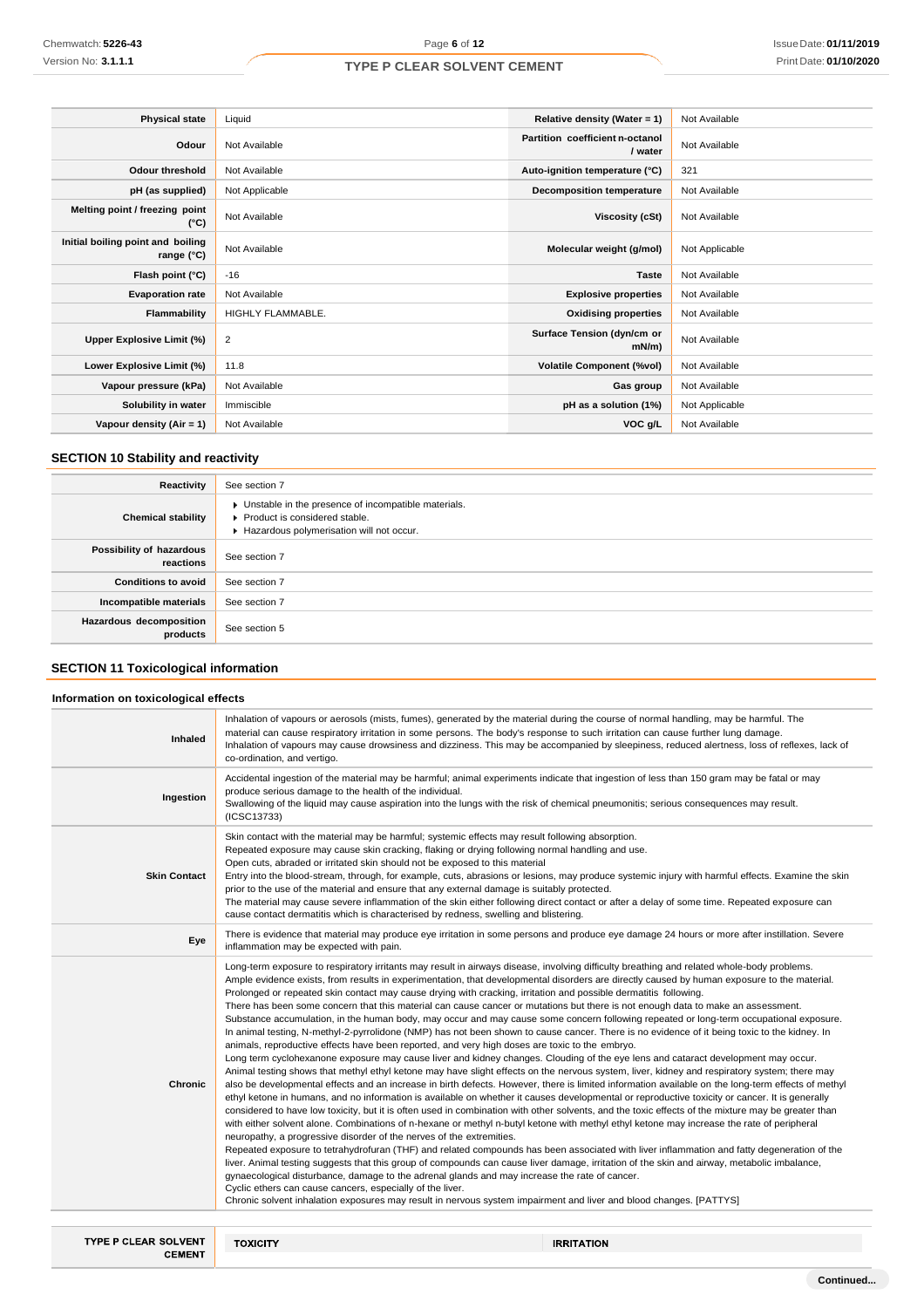**TETRAHYDROFURAN**

### **TYPE P CLEAR SOLVENT CEMENT**

|                            | Not Available                                                                                                                                                                                                                                                                                                                                                                                                                                                                                                           | Not Available                                        |  |  |  |
|----------------------------|-------------------------------------------------------------------------------------------------------------------------------------------------------------------------------------------------------------------------------------------------------------------------------------------------------------------------------------------------------------------------------------------------------------------------------------------------------------------------------------------------------------------------|------------------------------------------------------|--|--|--|
|                            | <b>TOXICITY</b><br><b>IRRITATION</b>                                                                                                                                                                                                                                                                                                                                                                                                                                                                                    |                                                      |  |  |  |
|                            | 10 mg/kg $[2]$                                                                                                                                                                                                                                                                                                                                                                                                                                                                                                          | Eye (human): 350 ppm -irritant                       |  |  |  |
|                            | 100 mg/kg[ $2$ ]                                                                                                                                                                                                                                                                                                                                                                                                                                                                                                        | Eye (rabbit): 80 mg - irritant                       |  |  |  |
|                            | Dermal (rabbit) LD50: 20000 mg/kg <sup>[2]</sup>                                                                                                                                                                                                                                                                                                                                                                                                                                                                        | Skin (rabbit): 402 mg/24 hr - mild                   |  |  |  |
| methyl ethyl ketone        | Dermal (rabbit) LD50: 6480 mg/kg <sup>[2]</sup>                                                                                                                                                                                                                                                                                                                                                                                                                                                                         | Skin (rabbit):13.78mg/24 hr open                     |  |  |  |
|                            | Inhalation (rat) LC50: 100.2 mg/l/8hr <sup>[2]</sup>                                                                                                                                                                                                                                                                                                                                                                                                                                                                    |                                                      |  |  |  |
|                            | Inhalation (rat) LC50: 47 mg/l/8H[2]                                                                                                                                                                                                                                                                                                                                                                                                                                                                                    |                                                      |  |  |  |
|                            | Oral (rat) LD50: ~2600-5400 mg/kg <sup>[2]</sup>                                                                                                                                                                                                                                                                                                                                                                                                                                                                        |                                                      |  |  |  |
|                            |                                                                                                                                                                                                                                                                                                                                                                                                                                                                                                                         |                                                      |  |  |  |
|                            | <b>TOXICITY</b>                                                                                                                                                                                                                                                                                                                                                                                                                                                                                                         | <b>IRRITATION</b>                                    |  |  |  |
|                            | 1600-1900 mg/kg <sup>[2]</sup>                                                                                                                                                                                                                                                                                                                                                                                                                                                                                          | Eye (human): 75 ppm                                  |  |  |  |
|                            | 75 mg/kg[2]                                                                                                                                                                                                                                                                                                                                                                                                                                                                                                             | Eye (rabbit): 0.25 mg/24h SEVERE                     |  |  |  |
|                            | Dermal (rabbit) LD50: 948 mg/kg <sup>[2]</sup>                                                                                                                                                                                                                                                                                                                                                                                                                                                                          | Eye (rabbit): 4.74 mg SEVERE                         |  |  |  |
| cyclohexanone              | Inhalation (rat) LC50: 7990.872 mg/l/4hE[2]                                                                                                                                                                                                                                                                                                                                                                                                                                                                             | Skin (rabbit): 500 mg(open) mild                     |  |  |  |
|                            | Oral (mouse) LD50: =1400 mg/kg <sup>[2]</sup>                                                                                                                                                                                                                                                                                                                                                                                                                                                                           |                                                      |  |  |  |
|                            | Oral (rat) LD50: ~1.62 mg/kg <sup>[2]</sup>                                                                                                                                                                                                                                                                                                                                                                                                                                                                             |                                                      |  |  |  |
|                            | Oral (rat) LD50: 1296 mg/kg <sup>[2]</sup>                                                                                                                                                                                                                                                                                                                                                                                                                                                                              |                                                      |  |  |  |
|                            |                                                                                                                                                                                                                                                                                                                                                                                                                                                                                                                         |                                                      |  |  |  |
|                            | <b>TOXICITY</b>                                                                                                                                                                                                                                                                                                                                                                                                                                                                                                         | <b>IRRITATION</b>                                    |  |  |  |
|                            | $=$ 2500 mg/kg <sup>[2]</sup>                                                                                                                                                                                                                                                                                                                                                                                                                                                                                           | Eye: adverse effect observed (irritating)[1]         |  |  |  |
|                            | $=3000$ mg/kg <sup>[2]</sup>                                                                                                                                                                                                                                                                                                                                                                                                                                                                                            | Skin: no adverse effect observed (not irritating)[1] |  |  |  |
|                            | Inhalation (rat) LC50: 36 mg/l/2H[2]                                                                                                                                                                                                                                                                                                                                                                                                                                                                                    |                                                      |  |  |  |
|                            | Oral (mouse) LD50: =2300 mg/kg <sup>[2]</sup>                                                                                                                                                                                                                                                                                                                                                                                                                                                                           |                                                      |  |  |  |
|                            | Oral (rabbit) LD50: ~3120 mg/kg <sup>[2]</sup>                                                                                                                                                                                                                                                                                                                                                                                                                                                                          |                                                      |  |  |  |
| tetrahydrofuran            | Oral (rat) LD50: =1650 mg/kg <sup>[2]</sup>                                                                                                                                                                                                                                                                                                                                                                                                                                                                             |                                                      |  |  |  |
|                            | Oral (rat) LD50: =3000 mg/kg <sup>[2]</sup>                                                                                                                                                                                                                                                                                                                                                                                                                                                                             |                                                      |  |  |  |
|                            | Oral (rat) LD50: =3300 mg/kg <sup>[2]</sup>                                                                                                                                                                                                                                                                                                                                                                                                                                                                             |                                                      |  |  |  |
|                            | Oral (rat) LD50: =3400 mg/kg <sup>[2]</sup>                                                                                                                                                                                                                                                                                                                                                                                                                                                                             |                                                      |  |  |  |
|                            | Oral (rat) LD50: =3780 mg/kg[2]                                                                                                                                                                                                                                                                                                                                                                                                                                                                                         |                                                      |  |  |  |
|                            | Oral (rat) LD50: =6210 mg/kg <sup>[2]</sup>                                                                                                                                                                                                                                                                                                                                                                                                                                                                             |                                                      |  |  |  |
|                            | Oral (rat) LD50: 2050-2850 mg/kg <sup>[2]</sup>                                                                                                                                                                                                                                                                                                                                                                                                                                                                         |                                                      |  |  |  |
|                            | Oral (rat) LD50: 4430 mg/kg <sup>[2]</sup>                                                                                                                                                                                                                                                                                                                                                                                                                                                                              |                                                      |  |  |  |
|                            | <b>TOXICITY</b>                                                                                                                                                                                                                                                                                                                                                                                                                                                                                                         | <b>IRRITATION</b>                                    |  |  |  |
|                            | $=3084$ mg/kg <sup>[2]</sup>                                                                                                                                                                                                                                                                                                                                                                                                                                                                                            | Eye (rabbit): 100 mg - moderate                      |  |  |  |
|                            | =5000 mg/kg <sup>[2]</sup>                                                                                                                                                                                                                                                                                                                                                                                                                                                                                              |                                                      |  |  |  |
|                            | 2500-5000 mg/kg <sup>[2]</sup>                                                                                                                                                                                                                                                                                                                                                                                                                                                                                          |                                                      |  |  |  |
| N-methyl-2-pyrrolidone     | Dermal (rabbit) LD50: 8000 mg/kg[2]                                                                                                                                                                                                                                                                                                                                                                                                                                                                                     |                                                      |  |  |  |
|                            | Inhalation (rat) LC50: 8290.5297 mg/l/4H[2]                                                                                                                                                                                                                                                                                                                                                                                                                                                                             |                                                      |  |  |  |
|                            | Oral (rat) LD50: =4318 mg/kg <sup>[2]</sup>                                                                                                                                                                                                                                                                                                                                                                                                                                                                             |                                                      |  |  |  |
|                            | Oral (rat) LD50: 3914 mg/kg[2]                                                                                                                                                                                                                                                                                                                                                                                                                                                                                          |                                                      |  |  |  |
|                            | Oral (rat) LD50: 4200 mg/kg <sup>[2]</sup>                                                                                                                                                                                                                                                                                                                                                                                                                                                                              |                                                      |  |  |  |
| Legend:                    | 1. Value obtained from Europe ECHA Registered Substances - Acute toxicity 2.* Value obtained from manufacturer's SDS. Unless otherwise                                                                                                                                                                                                                                                                                                                                                                                  |                                                      |  |  |  |
|                            | specified data extracted from RTECS - Register of Toxic Effect of chemical Substances                                                                                                                                                                                                                                                                                                                                                                                                                                   |                                                      |  |  |  |
|                            |                                                                                                                                                                                                                                                                                                                                                                                                                                                                                                                         |                                                      |  |  |  |
| <b>METHYL ETHYL KETONE</b> | Methyl ethyl ketone is considered to have a low order of toxicity; however, methyl ethyl ketone is often used in combination with other solvents<br>and the mixture may have greater toxicity than either solvent alone. Combinations of n-hexane with methyl ethyl tetone, and also methyl n-butyl<br>ketone with methyl ethyl ketone may result in an increased in peripheral neuropathy, a progressive disorder of the nerves of the extremities.<br>Combinations with chloroform also show an increase in toxicity. |                                                      |  |  |  |
| CYCLOHEXANONE              | Cyclohexanone irritates the eye and the skin. Signs of CNS depression and weight loss have been noted at higher doses. Other features of<br>toxicity include mottling of the lungs and degenerative changes in the liver and kidney. It is not considered to cause cancers, but it may reversibly<br>reduce fertility.<br>The substance is classified by IARC as Group 3:<br>NOT classifiable as to its carcinogenicity to humans.<br>Evidence of carcinogenicity may be inadequate or limited in animal testing.       |                                                      |  |  |  |

The material may cause severe skin irritation after prolonged or repeated exposure and may produce on contact skin redness, swelling, the

production of vesicles, scaling and thickening of the skin. Repeated exposures may produce severe ulceration.

Oral (human) LDLo: 50 mg/kg\* [CCINFO]\* Nil reported

**Continued...**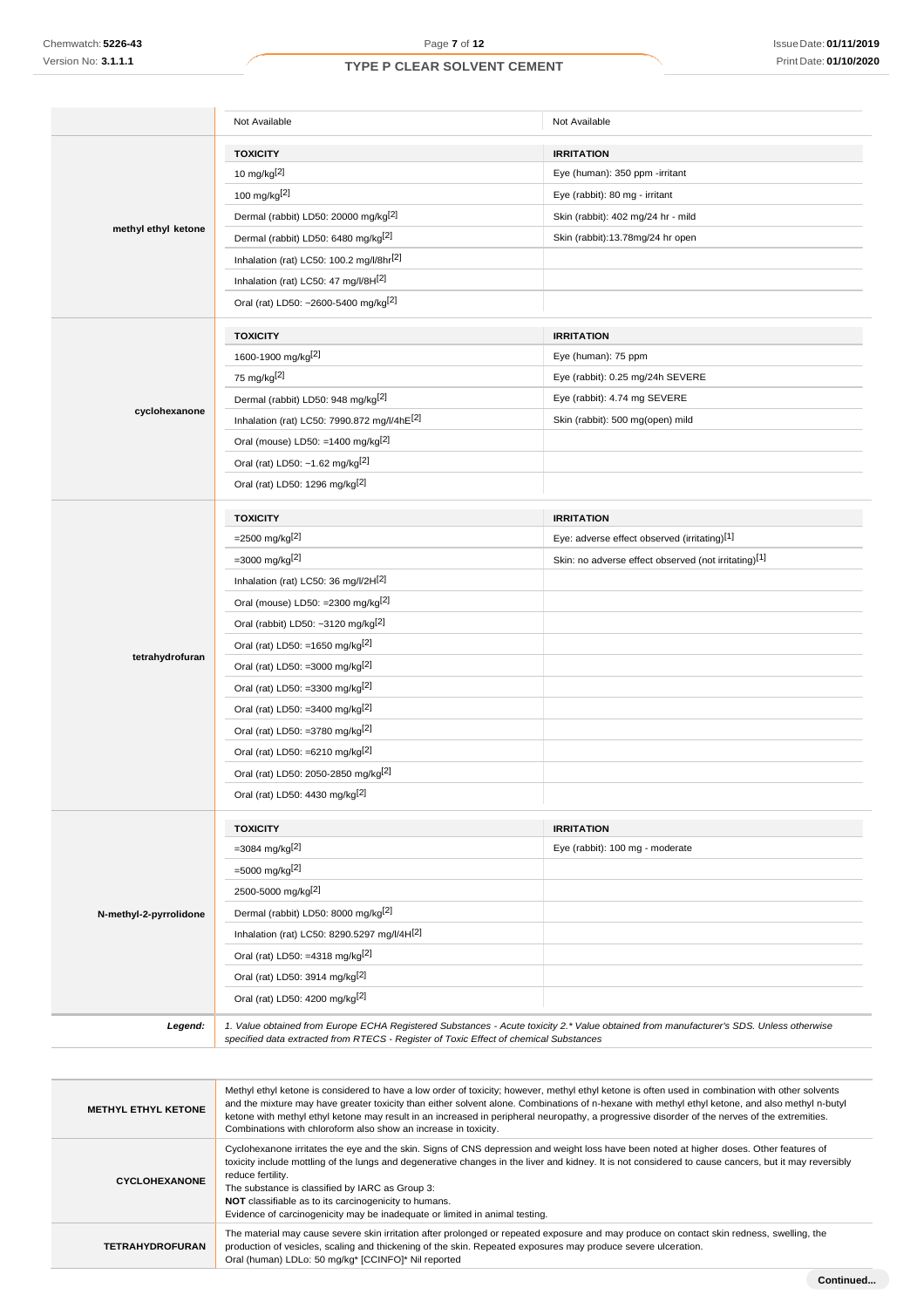| N-METHYL-2-PYRROLIDONE                                                                     | For N-methyl-2-pyrrolidone (NMP):<br>Acute toxicity: Animal testing shows NMP is quickly absorbed after inhalation, swallowing and administration on skin, distributed throughout the<br>body, and eliminated mostly by hydroxylation to polar compounds, which are excreted in the urine. In animal testing NMP has a low potential for<br>skin irritation and a moderate potential for eye irritation. Repeated daily doses of high amounts on the skin have caused severe, painful bleeding<br>and eschar formation. In general, animal testing suggests NMP has low acute toxicity.                                                                                                                                                                                                      |                     |                                                                                                    |  |  |  |  |
|--------------------------------------------------------------------------------------------|----------------------------------------------------------------------------------------------------------------------------------------------------------------------------------------------------------------------------------------------------------------------------------------------------------------------------------------------------------------------------------------------------------------------------------------------------------------------------------------------------------------------------------------------------------------------------------------------------------------------------------------------------------------------------------------------------------------------------------------------------------------------------------------------|---------------------|----------------------------------------------------------------------------------------------------|--|--|--|--|
| <b>METHYL ETHYL KETONE &amp;</b><br><b>TETRAHYDROFURAN &amp;</b><br>N-METHYL-2-PYRROLIDONE | Asthma-like symptoms may continue for months or even years after exposure to the material ends. This may be due to a non-allergic condition<br>known as reactive airways dysfunction syndrome (RADS) which can occur after exposure to high levels of highly irritating compound. Main<br>criteria for diagnosing RADS include the absence of previous airways disease in a non-atopic individual, with sudden onset of persistent<br>asthma-like symptoms within minutes to hours of a documented exposure to the irritant. Other criteria for diagnosis of RADS include a reversible<br>airflow pattern on lung function tests, moderate to severe bronchial hyperreactivity on methacholine challenge testing, and the lack of minimal<br>lymphocytic inflammation, without eosinophilia. |                     |                                                                                                    |  |  |  |  |
| <b>METHYL ETHYL KETONE &amp;</b><br><b>CYCLOHEXANONE</b>                                   | The material may cause skin irritation after prolonged or repeated exposure and may produce on contact skin redness, swelling, the production of<br>vesicles, scaling and thickening of the skin.                                                                                                                                                                                                                                                                                                                                                                                                                                                                                                                                                                                            |                     |                                                                                                    |  |  |  |  |
| <b>CYCLOHEXANONE &amp;</b><br><b>TETRAHYDROFURAN</b>                                       | The material may produce severe irritation to the eye causing pronounced inflammation. Repeated or prolonged exposure to irritants may<br>produce conjunctivitis.                                                                                                                                                                                                                                                                                                                                                                                                                                                                                                                                                                                                                            |                     |                                                                                                    |  |  |  |  |
|                                                                                            | ✔                                                                                                                                                                                                                                                                                                                                                                                                                                                                                                                                                                                                                                                                                                                                                                                            |                     | ✓                                                                                                  |  |  |  |  |
| <b>Acute Toxicity</b>                                                                      |                                                                                                                                                                                                                                                                                                                                                                                                                                                                                                                                                                                                                                                                                                                                                                                              | Carcinogenicity     |                                                                                                    |  |  |  |  |
| <b>Skin Irritation/Corrosion</b>                                                           | ✔                                                                                                                                                                                                                                                                                                                                                                                                                                                                                                                                                                                                                                                                                                                                                                                            | ✓<br>Reproductivity |                                                                                                    |  |  |  |  |
| <b>Serious Eye Damage/Irritation</b>                                                       | ✔<br>✔<br><b>STOT - Single Exposure</b>                                                                                                                                                                                                                                                                                                                                                                                                                                                                                                                                                                                                                                                                                                                                                      |                     |                                                                                                    |  |  |  |  |
| <b>Respiratory or Skin</b><br>sensitisation                                                | ×<br>✔<br><b>STOT - Repeated Exposure</b>                                                                                                                                                                                                                                                                                                                                                                                                                                                                                                                                                                                                                                                                                                                                                    |                     |                                                                                                    |  |  |  |  |
| <b>Mutagenicity</b>                                                                        | ×<br>×<br><b>Aspiration Hazard</b>                                                                                                                                                                                                                                                                                                                                                                                                                                                                                                                                                                                                                                                                                                                                                           |                     |                                                                                                    |  |  |  |  |
|                                                                                            |                                                                                                                                                                                                                                                                                                                                                                                                                                                                                                                                                                                                                                                                                                                                                                                              | Legend:             | $\blacktriangleright$ – Data either not available or does not fill the criteria for classification |  |  |  |  |

*– Data available to make classification*

### **SECTION 12 Ecological information**

|                                       | Endpoint         | <b>Test Duration (hr)</b> | <b>Species</b>                                                                                                                                                                                                                                                                           | Value            | <b>Source</b>           |
|---------------------------------------|------------------|---------------------------|------------------------------------------------------------------------------------------------------------------------------------------------------------------------------------------------------------------------------------------------------------------------------------------|------------------|-------------------------|
| TYPE P CLEAR SOLVENT<br><b>CEMENT</b> | Not<br>Available | Not Available             | Not Available                                                                                                                                                                                                                                                                            | Not<br>Available | <b>Not</b><br>Available |
|                                       | Endpoint         | <b>Test Duration (hr)</b> | <b>Species</b>                                                                                                                                                                                                                                                                           | Value            | Source                  |
|                                       | <b>LC50</b>      | 96                        | Fish                                                                                                                                                                                                                                                                                     | 2-993mg/L        | $\overline{2}$          |
|                                       | <b>EC50</b>      | 48                        | Crustacea                                                                                                                                                                                                                                                                                | 5-91mg/L         | $\overline{2}$          |
| methyl ethyl ketone                   | <b>EC50</b>      | 72                        | Algae or other aquatic plants                                                                                                                                                                                                                                                            | 1-972mg/L        | $\overline{2}$          |
|                                       | EC <sub>0</sub>  | 96                        | Fish                                                                                                                                                                                                                                                                                     | 1-848mg/L        | $\overline{2}$          |
|                                       | <b>NOEC</b>      | 96                        | Fish                                                                                                                                                                                                                                                                                     | 1-170mg/L        | $\overline{c}$          |
|                                       | Endpoint         | <b>Test Duration (hr)</b> | <b>Species</b>                                                                                                                                                                                                                                                                           | Value            | Source                  |
|                                       | <b>EC50</b>      | 48                        | Crustacea                                                                                                                                                                                                                                                                                | $>100$ mg/L      | $\overline{c}$          |
| cyclohexanone                         | <b>EC50</b>      | 72                        | Algae or other aquatic plants                                                                                                                                                                                                                                                            | 32.9mg/L         | 5                       |
|                                       | <b>NOEC</b>      | 24                        | Fish                                                                                                                                                                                                                                                                                     | ca.5mg/L         | $\mathbf{1}$            |
|                                       | Endpoint         | <b>Test Duration (hr)</b> | <b>Species</b>                                                                                                                                                                                                                                                                           | Value            | <b>Source</b>           |
| tetrahydrofuran                       | <b>LC50</b>      | 96                        | Fish                                                                                                                                                                                                                                                                                     | 2-160mg/L        | $\overline{c}$          |
|                                       | <b>NOEC</b>      | 24                        | Fish                                                                                                                                                                                                                                                                                     | $>=5mg/L$        | $\mathbf{1}$            |
|                                       | Endpoint         | <b>Test Duration (hr)</b> | <b>Species</b>                                                                                                                                                                                                                                                                           | Value            | Source                  |
|                                       | <b>LC50</b>      | 96                        | Fish                                                                                                                                                                                                                                                                                     | 464mg/L          | $\mathbf{1}$            |
|                                       | <b>EC50</b>      | 48                        | Crustacea                                                                                                                                                                                                                                                                                | ca.4897mg/L      | $\mathbf{1}$            |
| N-methyl-2-pyrrolidone                | <b>EC50</b>      | 72                        | Algae or other aquatic plants                                                                                                                                                                                                                                                            | >500mg/L         | $\overline{c}$          |
|                                       | EC <sub>0</sub>  | 24                        | Crustacea                                                                                                                                                                                                                                                                                | $>1$ -mg/L       | $\overline{c}$          |
|                                       | <b>NOEC</b>      | 504                       | Crustacea                                                                                                                                                                                                                                                                                | 12.5mg/L         | $\overline{c}$          |
| Legend:                               |                  |                           | Extracted from 1. IUCLID Toxicity Data 2. Europe ECHA Registered Substances - Ecotoxicological Information - Aquatic Toxicity 3. EPIWIN Suite<br>V3.12 (QSAR) - Aquatic Toxicity Data (Estimated) 4. US EPA, Ecotox database - Aquatic Toxicity Data 5. ECETOC Aquatic Hazard Assessment |                  |                         |

**DO NOT** discharge into sewer or waterways.

### **Persistence and degradability**

| Ingredient             | Persistence: Water/Soil     | Persistence: Air               |
|------------------------|-----------------------------|--------------------------------|
| methyl ethyl ketone    | LOW (Half-life $= 14$ days) | LOW (Half-life $= 26.75$ days) |
| cyclohexanone          | LOW                         | LOW                            |
| tetrahydrofuran        | LOW                         | LOW                            |
| N-methyl-2-pyrrolidone | LOW                         | LOW                            |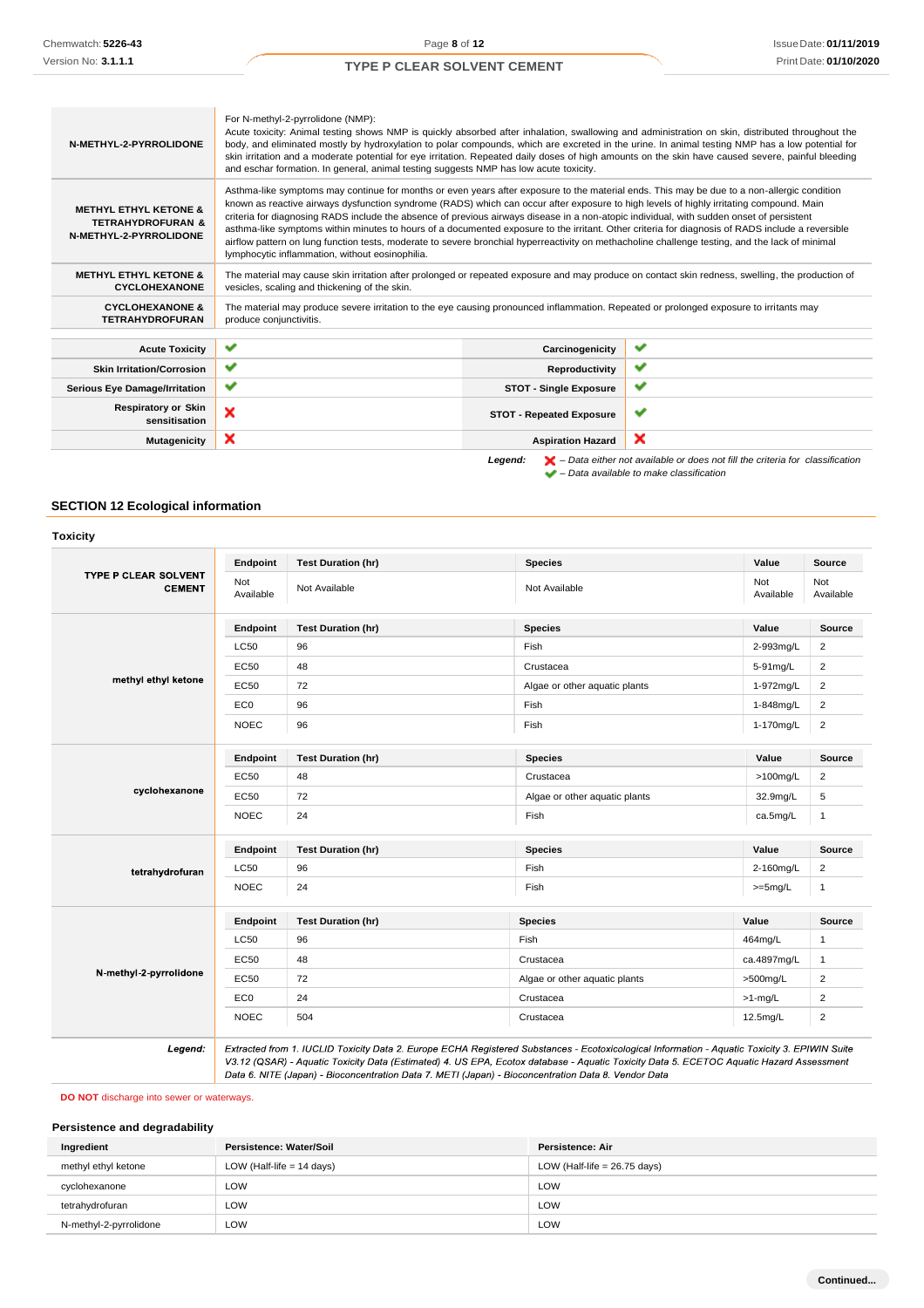### **Bioaccumulative potential**

| Ingredient              | <b>Bioaccumulation</b> |
|-------------------------|------------------------|
| methyl ethyl ketone     | LOW (LogKOW = $0.29$ ) |
| cyclohexanone           | LOW (BCF = $2.45$ )    |
| tetrahydrofuran         | LOW (LogKOW = $0.46$ ) |
| N-methyl-2-pyrrolidone  | LOW (BCF = $0.16$ )    |
|                         |                        |
| <b>Mobility in soil</b> |                        |

| Ingredient             | Mobility                |
|------------------------|-------------------------|
| methyl ethyl ketone    | MEDIUM (KOC = $3.827$ ) |
| cyclohexanone          | $LOW (KOC = 15.15)$     |
| tetrahydrofuran        | LOW (KOC = $4.881$ )    |
| N-methyl-2-pyrrolidone | $LOW (KOC = 20.94)$     |

### **SECTION 13 Disposal considerations**

| Waste treatment methods      |                                                                                                                                                                                                                                                                                                                                                                                                                                                                                                                                                                                                                                                                                                                                                                                                                                                                                                                                                                                                                                                                                                                                                                                                                                                                                                                                                                                                                                                                                                                                                                                                                                                                                                                                                                                                                                            |
|------------------------------|--------------------------------------------------------------------------------------------------------------------------------------------------------------------------------------------------------------------------------------------------------------------------------------------------------------------------------------------------------------------------------------------------------------------------------------------------------------------------------------------------------------------------------------------------------------------------------------------------------------------------------------------------------------------------------------------------------------------------------------------------------------------------------------------------------------------------------------------------------------------------------------------------------------------------------------------------------------------------------------------------------------------------------------------------------------------------------------------------------------------------------------------------------------------------------------------------------------------------------------------------------------------------------------------------------------------------------------------------------------------------------------------------------------------------------------------------------------------------------------------------------------------------------------------------------------------------------------------------------------------------------------------------------------------------------------------------------------------------------------------------------------------------------------------------------------------------------------------|
| Product / Packaging disposal | • Containers may still present a chemical hazard/ danger when empty.<br>Return to supplier for reuse/ recycling if possible.<br>Otherwise:<br>If container can not be cleaned sufficiently well to ensure that residuals do not remain or if the container cannot be used to store the same<br>product, then puncture containers, to prevent re-use, and bury at an authorised landfill.<br>▶ Where possible retain label warnings and SDS and observe all notices pertaining to the product.<br>Legislation addressing waste disposal requirements may differ by country, state and/ or territory. Each user must refer to laws operating in their<br>area. In some areas, certain wastes must be tracked.<br>A Hierarchy of Controls seems to be common - the user should investigate:<br>Reduction<br>$\blacktriangleright$ Reuse<br>Recycling<br>Disposal (if all else fails)<br>This material may be recycled if unused, or if it has not been contaminated so as to make it unsuitable for its intended use.<br>DO NOT allow wash water from cleaning or process equipment to enter drains.<br>It may be necessary to collect all wash water for treatment before disposal.<br>In all cases disposal to sewer may be subject to local laws and regulations and these should be considered first.<br>• Where in doubt contact the responsible authority.<br>Recycle wherever possible.<br>▶ Consult manufacturer for recycling options or consult local or regional waste management authority for disposal if no suitable treatment or<br>disposal facility can be identified.<br>> Dispose of by: burial in a land-fill specifically licensed to accept chemical and / or pharmaceutical wastes or Incineration in a licensed<br>apparatus (after admixture with suitable combustible material).<br>Decontaminate empty containers. |

Ensure that the hazardous substance is disposed in accordance with the Hazardous Substances (Disposal) Notice 2017

### **Disposal Requirements**

Packages that have been in direct contact with the hazardous substance must be only disposed if the hazardous substance was appropriately removed and cleaned out from the package. The package must be disposed according to the manufacturer's directions taking into account the material it is made of. Packages which hazardous content have been appropriately treated and removed may be recycled.

The hazardous substance must only be disposed if it has been treated by a method that changed the characteristics or composition of the substance and it is no longer hazardous.

### **SECTION 14 Transport information**

# **Labels Required Marine Pollutant** NO **HAZCHEM** •3YE

### **Land transport (UN)**

| $\sim$                      |                                         |  |  |
|-----------------------------|-----------------------------------------|--|--|
| UN number                   | 1133                                    |  |  |
| UN proper shipping name     | ADHESIVES containing flammable liquid   |  |  |
| Transport hazard class(es)  | Class<br>3<br>Subrisk<br>Not Applicable |  |  |
| Packing group               | $\mathbf{I}$                            |  |  |
| <b>Environmental hazard</b> | Not Applicable                          |  |  |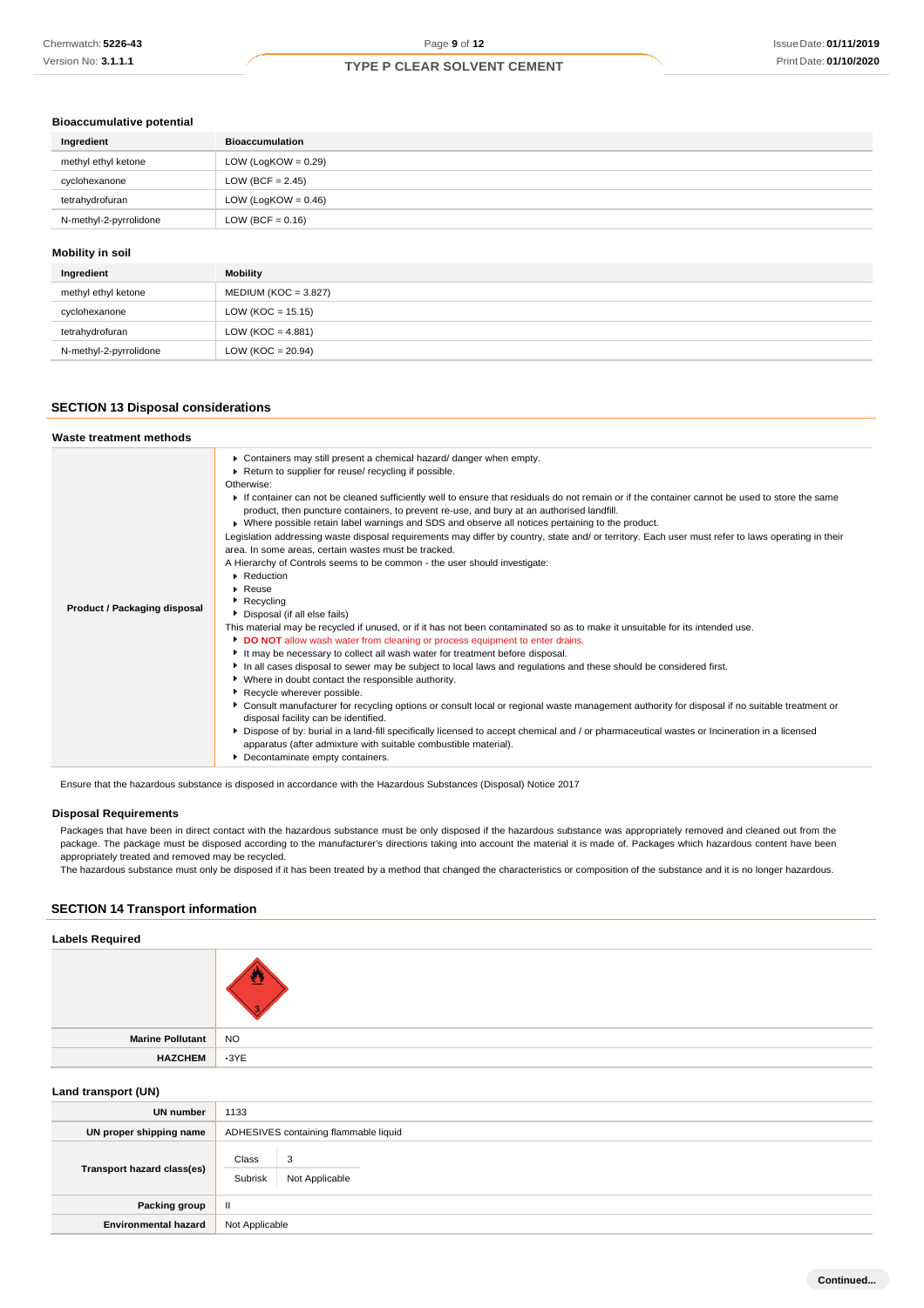| Special provisions   Not Applicable |  |
|-------------------------------------|--|
| Limited quantity<br>Б.<br>ິບ L      |  |
|                                     |  |

### **Air transport (ICAO-IATA / DGR)**

| <b>UN number</b>             | 1133                                                                                                                                                                         |                                                                                                             |                                                                      |  |
|------------------------------|------------------------------------------------------------------------------------------------------------------------------------------------------------------------------|-------------------------------------------------------------------------------------------------------------|----------------------------------------------------------------------|--|
| UN proper shipping name      | Adhesives containing flammable liquid                                                                                                                                        |                                                                                                             |                                                                      |  |
| Transport hazard class(es)   | <b>ICAO/IATA Class</b><br>ICAO / IATA Subrisk<br><b>ERG Code</b>                                                                                                             | 3<br>Not Applicable<br>3L                                                                                   |                                                                      |  |
| Packing group                | $\mathbf{II}$                                                                                                                                                                |                                                                                                             |                                                                      |  |
| <b>Environmental hazard</b>  | Not Applicable                                                                                                                                                               |                                                                                                             |                                                                      |  |
| Special precautions for user | Special provisions<br>Cargo Only Packing Instructions<br>Cargo Only Maximum Qty / Pack<br>Passenger and Cargo Packing Instructions<br>Passenger and Cargo Maximum Qty / Pack | Passenger and Cargo Limited Quantity Packing Instructions<br>Passenger and Cargo Limited Maximum Qty / Pack | A <sub>3</sub><br>364<br>60L<br>353<br>5 L<br>Y341<br>1 <sub>L</sub> |  |

### **Sea transport (IMDG-Code / GGVSee)**

| <b>UN number</b>             | 1133                                                                 |                                     |  |
|------------------------------|----------------------------------------------------------------------|-------------------------------------|--|
| UN proper shipping name      | ADHESIVES containing flammable liquid                                |                                     |  |
| Transport hazard class(es)   | <b>IMDG Class</b><br>3<br><b>IMDG Subrisk</b><br>Not Applicable      |                                     |  |
| Packing group                | $\mathbf{H}$                                                         |                                     |  |
| <b>Environmental hazard</b>  | Not Applicable                                                       |                                     |  |
| Special precautions for user | <b>EMS Number</b><br>Special provisions<br><b>Limited Quantities</b> | $F-E$ , S-D<br>Not Applicable<br>5L |  |

**Transport in bulk according to Annex II of MARPOL and the IBC code** Not Applicable

### **SECTION 15 Regulatory information**

### **Safety, health and environmental regulations / legislation specific for the substance or mixture**

This substance is to be managed using the conditions specified in an applicable Group Standard

| <b>HSR Number</b>                                                                                                    | <b>Group Standard</b>                                                                       |                                                                                                                      |  |  |
|----------------------------------------------------------------------------------------------------------------------|---------------------------------------------------------------------------------------------|----------------------------------------------------------------------------------------------------------------------|--|--|
| HSR002502                                                                                                            | Additives, Process Chemicals and Raw Materials (Flammable, Toxic [6.7]) Group Standard 2017 |                                                                                                                      |  |  |
| methyl ethyl ketone is found on the following regulatory lists                                                       |                                                                                             |                                                                                                                      |  |  |
| New Zealand Approved Hazardous Substances with controls                                                              |                                                                                             | New Zealand Inventory of Chemicals (NZIoC)                                                                           |  |  |
| New Zealand Hazardous Substances and New Organisms (HSNO) Act - Classification<br>of Chemicals                       |                                                                                             | New Zealand Workplace Exposure Standards (WES)                                                                       |  |  |
| New Zealand Hazardous Substances and New Organisms (HSNO) Act - Classification<br>of Chemicals - Classification Data |                                                                                             |                                                                                                                      |  |  |
| cyclohexanone is found on the following regulatory lists                                                             |                                                                                             |                                                                                                                      |  |  |
| International Agency for Research on Cancer (IARC) - Agents Classified by the IARC<br>Monographs                     |                                                                                             | New Zealand Hazardous Substances and New Organisms (HSNO) Act - Classification<br>of Chemicals - Classification Data |  |  |
| New Zealand Approved Hazardous Substances with controls                                                              |                                                                                             | New Zealand Inventory of Chemicals (NZIoC)                                                                           |  |  |
| New Zealand Hazardous Substances and New Organisms (HSNO) Act - Classification<br>of Chemicals                       |                                                                                             | New Zealand Workplace Exposure Standards (WES)                                                                       |  |  |
| tetrahydrofuran is found on the following regulatory lists                                                           |                                                                                             |                                                                                                                      |  |  |
| Chemical Footprint Project - Chemicals of High Concern List                                                          |                                                                                             | New Zealand Hazardous Substances and New Organisms (HSNO) Act - Classification                                       |  |  |
| International Agency for Research on Cancer (IARC) - Agents Classified by the IARC                                   |                                                                                             | of Chemicals                                                                                                         |  |  |
| Monographs                                                                                                           |                                                                                             | New Zealand Hazardous Substances and New Organisms (HSNO) Act - Classification                                       |  |  |
| International Agency for Research on Cancer (IARC) - Agents Classified by the IARC                                   |                                                                                             | of Chemicals - Classification Data                                                                                   |  |  |
| Monographs - Group 2B : Possibly carcinogenic to humans                                                              |                                                                                             | New Zealand Inventory of Chemicals (NZIoC)                                                                           |  |  |
| New Zealand Approved Hazardous Substances with controls                                                              |                                                                                             | New Zealand Workplace Exposure Standards (WES)                                                                       |  |  |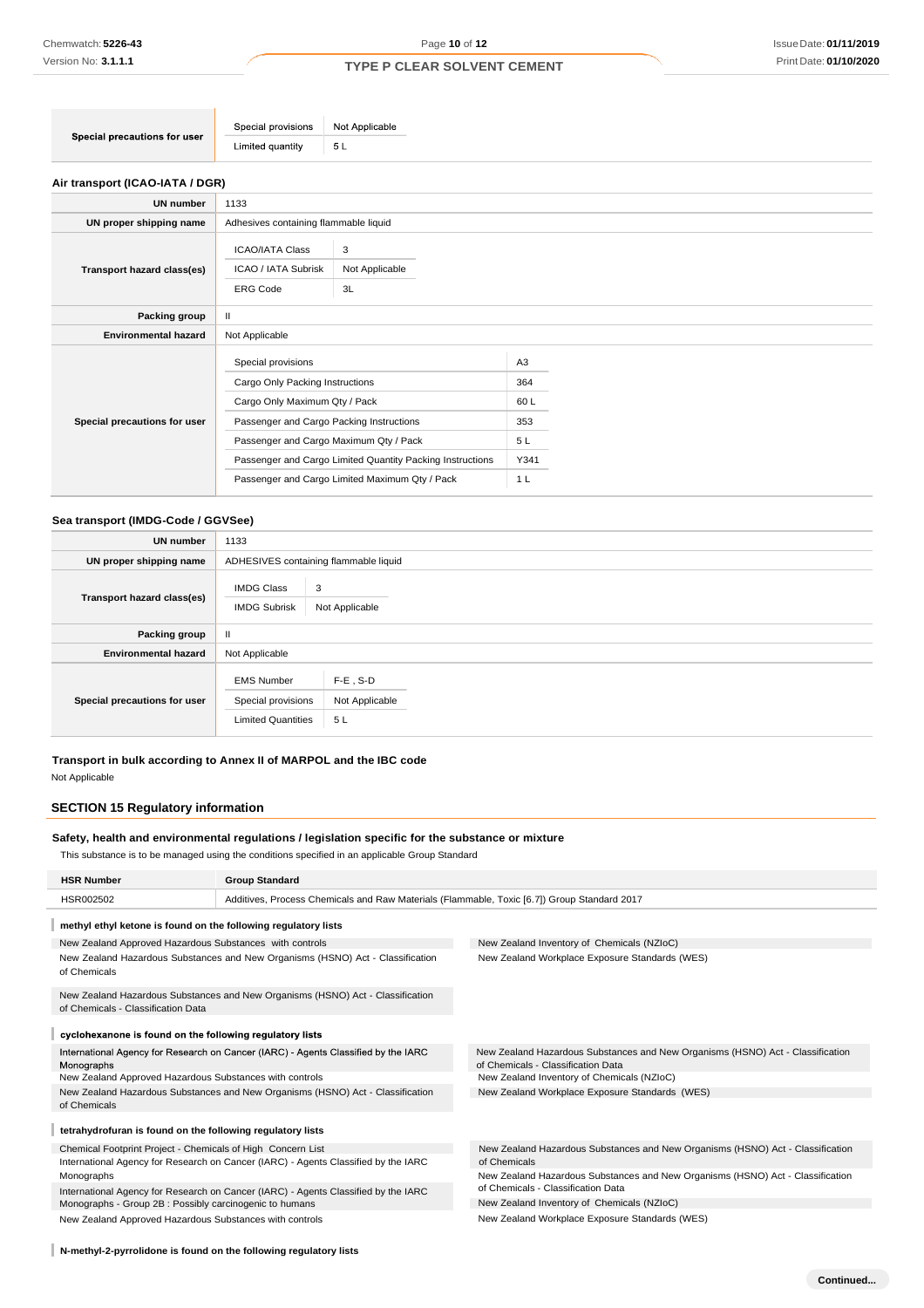New Zealand Hazardous Substances and New Organisms (HSNO) Act - Classification of Chemicals Chemical Footprint Project - Chemicals of High Concern List New Zealand Approved Hazardous Substances with controls

New Zealand Inventory of Chemicals (NZIoC) New Zealand Hazardous Substances and New Organisms (HSNO) Act - Classification of Chemicals - Classification Data

New Zealand Workplace Exposure Standards (WES)

### **Hazardous Substance Location**

Subject to the Health and Safety at Work (Hazardous Substances) Regulations 2017.

| <b>Hazard Class</b> | <b>Quantity (Closed Containers)</b>                                                 | <b>Quantity (Open Containers)</b> |
|---------------------|-------------------------------------------------------------------------------------|-----------------------------------|
| 3.1B                | 100 L in containers greater than 5 L<br>250 L in containers up to and including 5 L | 50 L<br>50 L                      |

### **Certified Handler**

Subject to Part 4 of the Health and Safety at Work (Hazardous Substances) Regulations 2017.

| <b>Class of substance</b> | Quantities                                                                                        |  |
|---------------------------|---------------------------------------------------------------------------------------------------|--|
| 3.1B                      | 250 L (when in containers greater than 5 L)<br>500 L (when in containers up to and including 5 L) |  |

Refer Group Standards for further information

### **Tracking Requirements**

Not Applicable

### **National Inventory Status**

| <b>National Inventory</b>      | <b>Status</b>                                                                                                                                                                                            |
|--------------------------------|----------------------------------------------------------------------------------------------------------------------------------------------------------------------------------------------------------|
| Australia - AIIC               | Yes                                                                                                                                                                                                      |
| Australia - Non-Industrial Use | No (methyl ethyl ketone; cyclohexanone; tetrahydrofuran; N-methyl-2-pyrrolidone)                                                                                                                         |
| Canada - DSL                   | Yes                                                                                                                                                                                                      |
| Canada - NDSL                  | No (methyl ethyl ketone; cyclohexanone; tetrahydrofuran; N-methyl-2-pyrrolidone)                                                                                                                         |
| China - IECSC                  | Yes                                                                                                                                                                                                      |
| Europe - EINEC / ELINCS / NLP  | Yes                                                                                                                                                                                                      |
| Japan - ENCS                   | Yes                                                                                                                                                                                                      |
| Korea - KECI                   | Yes                                                                                                                                                                                                      |
| New Zealand - NZIoC            | Yes                                                                                                                                                                                                      |
| Philippines - PICCS            | Yes                                                                                                                                                                                                      |
| USA - TSCA                     | Yes                                                                                                                                                                                                      |
| Taiwan - TCSI                  | Yes                                                                                                                                                                                                      |
| Mexico - INSQ                  | Yes                                                                                                                                                                                                      |
| Vietnam - NCI                  | Yes                                                                                                                                                                                                      |
| Russia - ARIPS                 | Yes                                                                                                                                                                                                      |
| Legend:                        | Yes = All CAS declared ingredients are on the inventory<br>No = One or more of the CAS listed ingredients are not on the inventory and are not exempt from listing(see specific ingredients in brackets) |

### **SECTION 16 Other information**

| <b>DAIR</b> | $\sim$ |
|-------------|--------|
|             |        |

#### **SDS Version Summary**

| Version | ssue Date  | <b>Sections Updated</b>                                                        |
|---------|------------|--------------------------------------------------------------------------------|
|         | 01/11/2019 | One-off system update. NOTE: This may or may not change the GHS classification |

### **Other information**

Classification of the preparation and its individual components has drawn on official and authoritative sources as well as independent review by the Chemwatch Classification committee using available literature references.

The SDS is a Hazard Communication tool and should be used to assist in the Risk Assessment. Many factors determine whether the reported Hazards are Risks in the workplace or other settings. Risks may be determined by reference to Exposures Scenarios. Scale of use, frequency of use and current or available engineering controls must be considered.

### **Definitions and abbreviations**

PC-TWA: Permissible Concentration-Time Weighted Average PC- STEL: Permissible Concentration-Short Term Exposure Limit IARC: International Agency for Research on Cancer ACGIH: American Conference of Governmental Industrial Hygienists STEL: Short Term Exposure Limit TEEL: Temporary Emergency Exposure Limit。 IDLH: Immediately Dangerous to Life or Health Concentrations OSF: Odour Safety Factor NOAEL :No Observed Adverse Effect Level LOAEL: Lowest Observed Adverse Effect Level